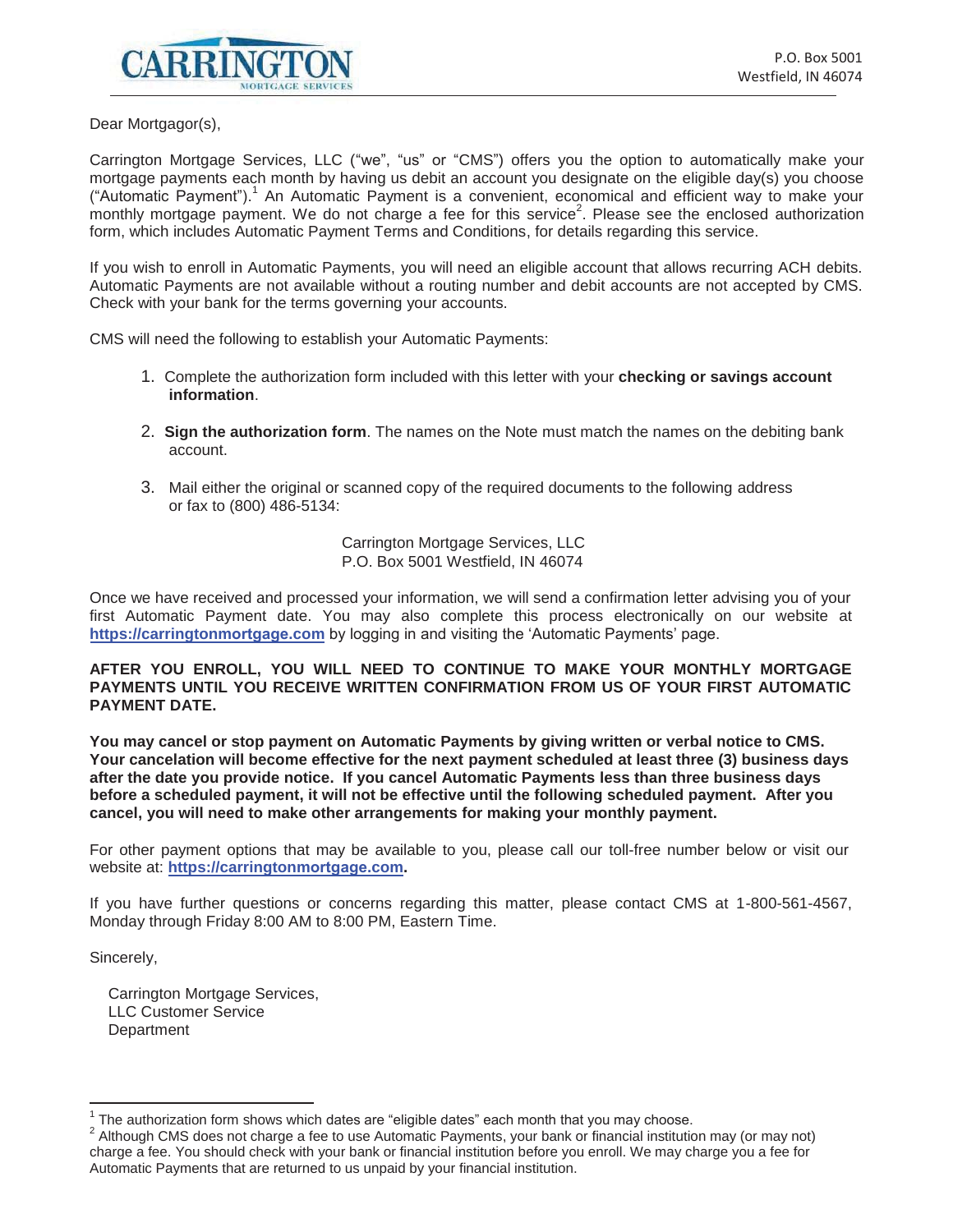

#### **IMPORTANT DISCLOSURES**

#### **-INQUIRIES & COMPLAINTS-**

For inquiries and complaints about your mortgage loan, please contact our CUSTOMER SERVICE DEPARTMENT by writing to Carrington Mortgage Services, LLC, Attention: Customer Service, P.O Box 5001, Westfield, IN 46074, or by calling 1-800-561-4567. Please include your loan number on all pages of correspondence. The CUSTOMER SERVICE DEPARTMENT for Carrington Mortgage Services, LLC is toll free and you may call from 8:00 a.m. to 8:00 p.m. Eastern Time, Monday through Friday. You may also visit our website at **https://carringtonmortgage.com/**.

#### **-IMPORTANT BANKRUPTCY NOTICE-**

If you have been discharged from personal liability on the mortgage because of bankruptcy proceedings and have not reaffirmed the mortgage, or if you are the subject of a pending bankruptcy proceeding, this letter is not an attempt to collect a debt from you but merely provides informational notice regarding the status of the loan. If you are represented by an attorney with respect to your mortgage, please forward this document to your attorney.

#### **-CREDIT REPORTING-**

We may report information about your account to credit bureaus. Late payments, missed payments, or other defaults on your account may be reflected in your credit report. As required by law, you are hereby notified that a negative credit report reflecting on your credit record may be submitted to a credit reporting agency if you fail to fulfill the terms of your credit obligations.

#### **-MINI MIRANDA-**

This communication is from a debt collector and it is for the purpose of collecting a debt and any information obtained will be used for that purpose. This notice is required by the provisions of the Fair Debt Collection Practices Act and does not imply that we are attempting to collect money from anyone who has discharged the debt under the bankruptcy laws of the United States.

#### **-HUD COUNSELOR INFORMATION-**

If you would like counseling or assistance, you may obtain a list of HUD-approved homeownership counselors or counseling organizations in your area by calling the HUD nationwide toll-free telephone number at (800) 569-4287 or toll-free TDD (800) 877-8339, or by going to http://www.hud.gov/offices/hsg/sfh/hcc/hcs.cfm. You can also contact the CFPB at (855) 411-2372, or by going to www.consumerfinance.gov/find-a-housing-counselor.

#### **-EQUAL CREDIT OPPORTUNITY ACT NOTICE-**

The Federal Equal Credit Opportunity Act prohibits creditors from discriminating against credit applicants on the basis of race, color, religion, national origin, sex, marital status, or age (provided the applicant has the capacity to enter into a binding contract); because all or part of the applicant's income derives from any public assistance program; or because the applicant has, in good faith, exercised any right under the Consumer Credit Protection Act. The Federal Agency that administers CMS' compliance with this law is the Federal Trade Commission, Equal Credit Opportunity, Washington, DC 20580.

#### **-SCRA DISCLOSURE-**

**MILITARY PERSONNEL/SERVICEMEMBERS:** If you or your spouse is a member of the military, please contact us immediately. The federal Servicemembers Civil Relief Act and comparable state laws afford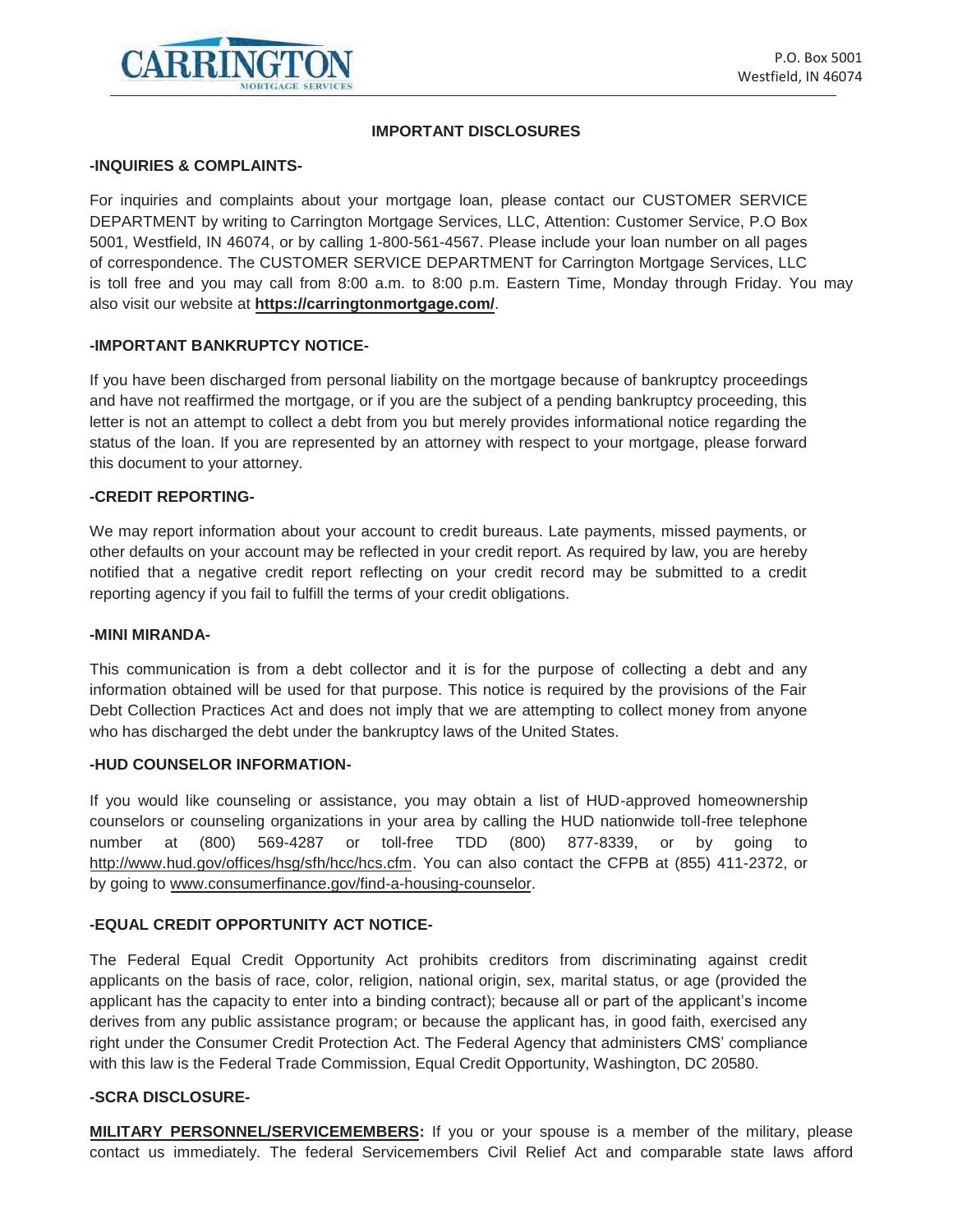

significant protections and benefits to eligible military service personnel, including protections from foreclosure as well as interest rate relief. For additional information and to determine eligibility please contact our Military Assistance Team toll free at 1-888-267-5474.

### **-NOTICES OF ERROR AND INFORMATION REQUESTS-**

You have the right to request documents we relied upon in reaching our determination. You may request such documents or receive further assistance by contacting Carrington Mortgage Services, LLC at (800) 561- 4567, Monday through Friday, 8:00 a.m. to 8:00 p.m. Eastern Time or by mail at P.O. Box 5001, Westfield, IN 46074.

#### **ARKANSAS**

#### **Arkansas Residents Only:**

Carrington Mortgage Services, LLC ('CMS') is licensed with the Arkansas Securities Department. You may file complaints about CMS with the Arkansas Securities Department (Department) at 201 East Markham, Heritage West Building, Suite 300, Little Rock, Arkansas 72201. You may obtain further information by calling the Department's general information number at (501) 324-9260 or toll-free, (800) 981-4429 or faxing the Department at (501) 324-9268 or visiting the Department's website at http://www.securities.arkansas.gov. For a list of standard or common loan servicing fees charged by CMS, please visit the CMS website at https://carringtonms.com/HelpCenter/FAQ.

### **COLORADO:**

For Colorado Residents:

13111 E. Briarwood Ave., Suite#340 Centennial,

CO 80112

(303) 708-8795

### **MASSACHUSETTS:**

### **NOTICE OF IMPORTANT RIGHTS**

**YOU HAVE THE RIGHT TO MAKE A WRITTEN OR ORAL REQUEST THAT TELEPHONE CALLS REGARDING YOUR DEBT NOT BE MADE TO YOU AT YOUR PLACE OF EMPLOYMENT. ANY SUCH ORAL REQUEST WILL BE VALID FOR ONLY TEN DAYS UNLESS YOU PROVIDE WRITTEN CONFIRMATION OF THE REQUEST POSTMARKED OR DELIVERED WITHIN SEVEN DAYS OF SUCH REQUEST. YOU MAY TERMINATE THIS REQUEST BY WRITING TO THE CREDITOR**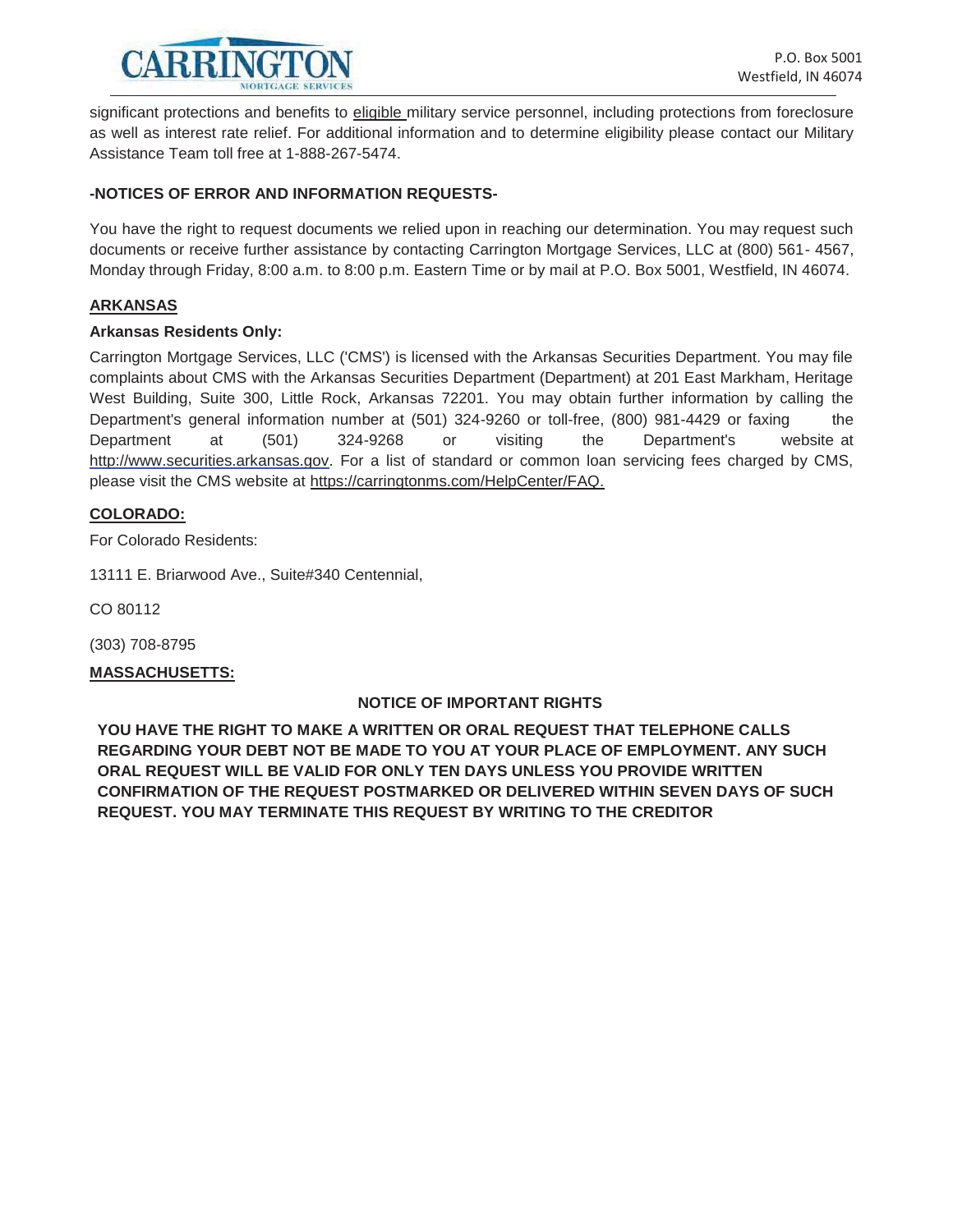

#### **MINNESOTA:**

Carrington Mortgage Services, LLC is licensed by the Minnesota Department of Commerce.

#### **NEW YORK:**

New York City Department of Consumer Affairs License Number 1264739

This Collection agency is licensed by the City of Buffalo license numbers: 555177 & 555176

City of Yonkers Debt Collection Agency License Number: 9717

**For New York residents:** You may file complaints about CMS with the New York State Department of Financial Services. You may obtain further information from the New York State Department of Financial Services by calling the Department's Consumer Assistance Unit at 1-800-342-3736 or by visiting the Department's website at www.dfs.ny.gov. Carrington Mortgage Services, LLC is registered with the Superintendent of the New York State Department of Financial Services.

#### **NORTH CAROLINA:**

Carrington Mortgage Services, LLC is licensed under the North Carolina Agency Permit No. 102107 & 103455 and North Carolina Secure and Fair Enforcement Mortgage Licensing Act. 1600 South Douglass Road, Suites 110 & 200-A, Anaheim, CA 92806.

#### **TENNESSEE:**

This collection agency is licensed by the Collection Service Board of the Department of Commerce and Insurance.

#### **TEXAS:**

**Notice to Texas Residents: COMPLAINTS REGARDING THE SERVICING OF YOUR MORTGAGE SHOULD BE SENT TO THE TEXAS DEPARTMENT OF SAVINGS AND MORTGAGE LENDING, 2601 NORTH LAMAR, SUITE 201, AUSTIN, TEXAS 78705. A TOLL-FREE CONSUMER HOTLINE IS AVAILABLE AT 1-877-276-5550.**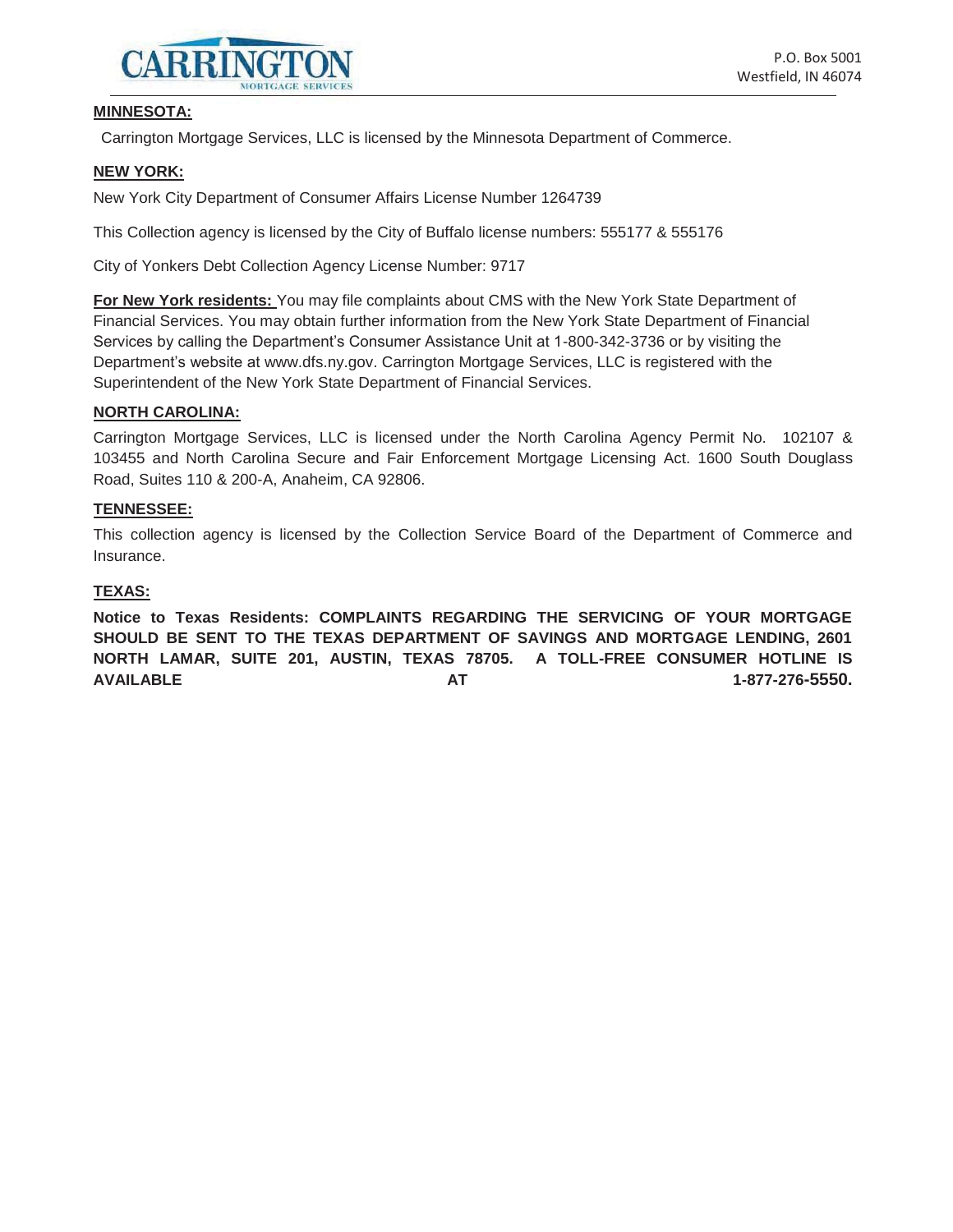# **CARRINGTO**

Loan# \_\_\_\_\_\_\_\_\_\_\_\_\_\_\_\_\_\_\_\_\_

This Authorization to periodically debit your account by ACH is for (Please select one of the below two options):

 $\Box$  A new Automatic Payment Enrollment  $\Box$  A change to my current Automatic Payment set up

## **CHOOSE A PAYMENT DATE**

Monthly Debit (Please select from Valid Dates ONLY 1<sup>st</sup> through 16<sup>th</sup>\_\_\_\_\_\_

Semi-Monthly Debit (Valid Dates 1<sup>st</sup> and 15<sup>th</sup>) (automatically debit your bank account on the 1<sup>st</sup> and 15<sup>th</sup> of the month for one- half (½) the amount of my full mortgage payment.

You hereby authorize Carrington Mortgage Services, LLC, its permitted successors and assigns (collectively, "CMS") to automatically debit the account as described below (PLEASE SELECT ONE OF THE BELOW FOUR OPTIONS):

#### **CHOOSE A PAYMENT AMOUNT OPTION:**

|  | $\Box$ Debit my account for my required loan payment ONLY. |  |  |  |
|--|------------------------------------------------------------|--|--|--|
|  |                                                            |  |  |  |

□ Debit my account for my required loan payment PLUS an additional \$<br>□ principal payment with each payment date.

 $\Box$  Debit my account for my required loan payment PLUS an additional \$ escrow payment with each payment date (Escrowed accounts only).

□ Debit my account for my required loan payment PLUS an additional \$\_\_\_\_\_\_\_ principal and \$**\_\_\_\_\_\_\_** escrow each payment date (Escrowed accounts only).

### **PROVIDE YOUR PAYMENT ACCOUNT INFORMATION**

|    | Debit my □ Checking □ Savings Account Number | <b>Bank Routing Number</b>         |                               |
|----|----------------------------------------------|------------------------------------|-------------------------------|
| At | (Financial Institution) in                   | (Financial Institution City/State) | (Financial Institution Phone) |

#### **Until send you a confirmation letter notifying you when your automatic payments will begin, please MAIL YOUR PAYMENTS TO:**

Carrington Mortgage Services, LLC Attn: Payment Processing P.O. Box 79001 Phoenix, AZ 85062-9001

This may take up to 45 days. Your account must be current pursuant to the terms of your Note/Mortgage before the automatic payments will be authorized to begin.

You understand that the Automatic Payment will be automatically cancelled if in any 6 month period there are 2 occasions where your payment cannot be deducted due to insufficient/unavailable funds and that you will have to make other arrangements to make payments. By signing below, you represent that you are authorized to establish recurring debits for the account described above.

If you have further questions or concerns, please contact CMS at 1-800-561-4567, Monday through Friday 8:00 AM to 8:00 PM, Eastern Time.

**YOU HAVE THE RIGHT TO CANCEL FUTURE AUTOMATIC PAYMENTS AT ANY TIME BY CALLING US AT 800-561-4567. PLEASE SEE THE REVERSE SIDE OF THIS FORM FOR ADDITIONAL TERMS AND CONDITIONS APPLICABLE TO YOUR AUTHORIZATION, INCLUDING INFORMATION REGARDING YOUR RIGHT TO CANCEL, SERVICE FEES FOR REJECTED AUTOMATIC PAYMENTS, HOW WE CALCULATE YOUR MONTHLY PAYMENT AND OTHER IMPORTANT DISCLOSURES.** 

#### **KEEP A COPY OF THIS DOCUMENT FOR YOUR RECORDS.**

|                              | Date |                              | Date |
|------------------------------|------|------------------------------|------|
| (Signature of Account Owner) |      | (Signature of Account Owner) |      |
|                              |      |                              |      |
|                              |      |                              |      |
| <b>Print Name</b>            |      | <b>Print Name</b>            |      |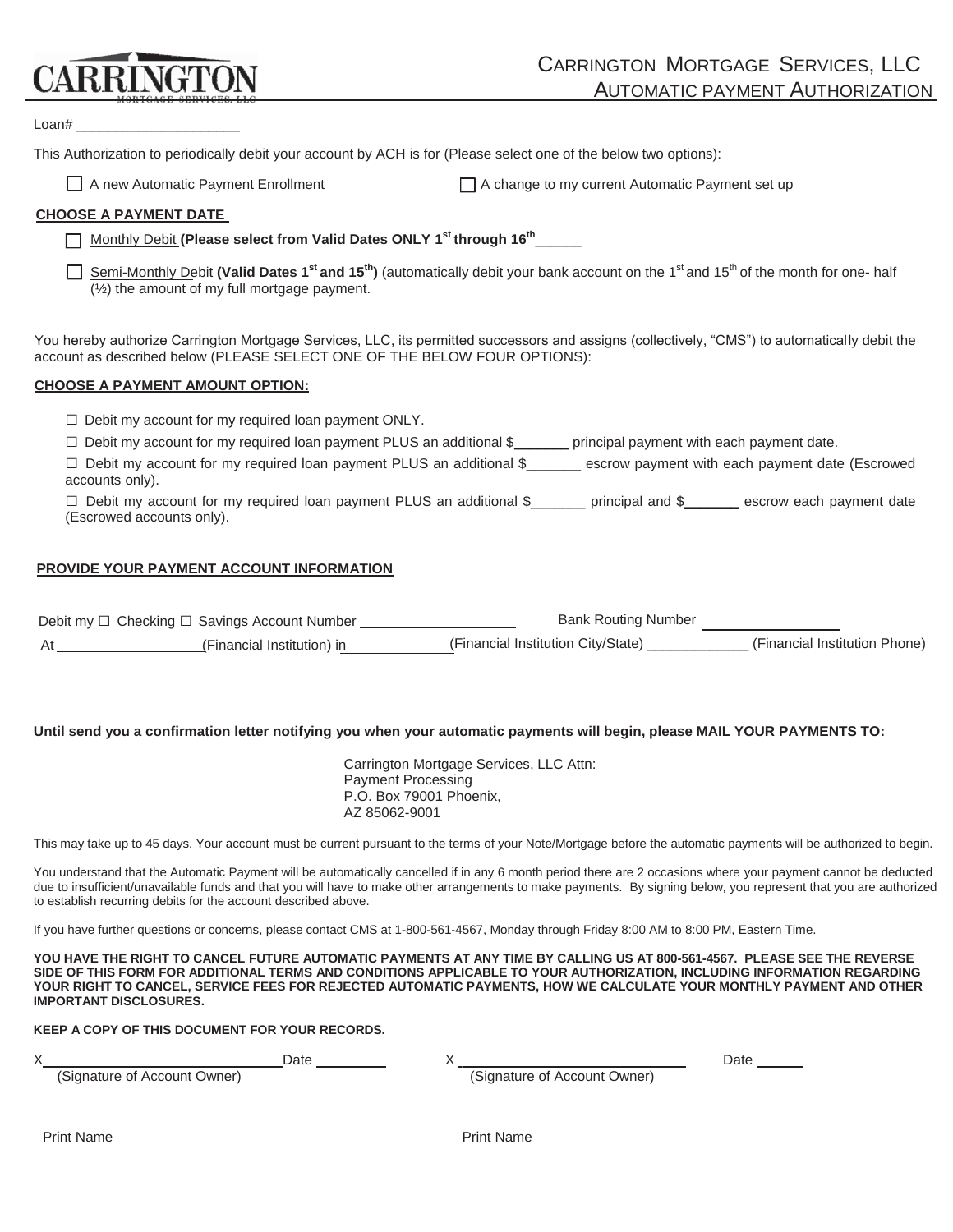#### **HOW TO CANCEL AUTOMATIC PAYMENTS**

You can cancel your enrollment in Automatic Payments at any time. You may cancel future Automatic Payments by giving written or verbal notice to CMS at:

Phone: 800-561-4567

Carrington Mortgage Services, LLC P.O. Box 5001 Westfield, IN 46074

Your cancelation will become effective for the next payment scheduled at least three (3) business days after the date you provide notice. If you cancel Automatic Payments less than three business days before a scheduled payment, it will not be effective until the following scheduled payments. After you cancel, you will need to make other arrangements for making your monthly payment.

#### **WHEN WE DEBIT YOUR ACCOUNT**

Once your Automatic Payments have begun, your payment will not be debited prior to the dates you selected on the authorization form. However, payments may periodically be delayed by weekends, holidays or administrative interruptions. You understand that CMS will continue to debit my account for the full term of your note or until you provide notice that you wish to cancel automatic payments

#### **IF PAYMENT AMOUNTS VARY**

If taxes, insurance, or other escrow/impounds are paid through your loan, OR if the loan has a buy down, graduated payment or adjustable rate, then you understand and agree that your Automatic Payment may change in accordance with the Note/Mortgage and the amount of the required Automatic Payment shall automatically change accordingly. CMS will send you a notice at least 10 days before any such payment change.

You understand that it is your responsibility to have funds available in your account sufficient to make each payment on each payment date until the Automatic Payment is deducted. You agree CMS may debit your account for a reasonable service fee for any Automatic Payment that CMS process and is returned unpaid, including because of insufficient or unavailable funds in your account, or for any interruption in the Automatic Payment that is requested or caused by you.

#### **ELIGIBLE ACCOUNTS**

We are unable to process debit cards for automatic payments and a routing number is required. If you provide debit card information on the the automatic payment enrollment form, we may decline or cancel your enrollment.

Your account must be current pursuant to the terms of your Note/Mortgage before the automatic payments will be authorized to begin.

### **Additional Important Disclosures**

### **INQUIRIES & COMPLAINTS**

For inquiries and complaints about your mortgage loan, please contact our CUSTOMER SERVICE DEPARTMENT by writing to Carrington Mortgage Services, LLC, Attention: Customer Service, P.O Box 5001, Westfield, IN 46074, or by calling 1-800-561-4567. Please include your loan number on all pages of correspondence. The CUSTOMER SERVICE DEPARTMENT for Carrington Mortgage Services, LLC is toll free and you may call from 8:00 a.m. to 8:00 p.m. Eastern Time, Monday through Friday. You may also visit our website at **https://carringtonms.com/**.

## **IMPORTANT BANKRUPTCY NOTICE**

If you have been discharged from personal liability on the mortgage because of bankruptcy proceedings and have not reaffirmed the mortgage, or if you are the subject of a pending bankruptcy proceeding, this letter is not an attempt to collect a debt from you but merely provides informational notice regarding the status of the loan. If you are represented by an attorney with respect to your mortgage, please forward this document to your attorney.

### **CREDIT REPORTING**

We may report information about your account to credit bureaus. Late payments, missed payments, or other defaults on your account may be reflected in your credit report. As required by law, you are hereby notified that a negative credit report reflecting on your credit record may be submitted to a credit reporting agency if you fail to fulfill the terms of your credit obligations.

### **MINI MIRANDA**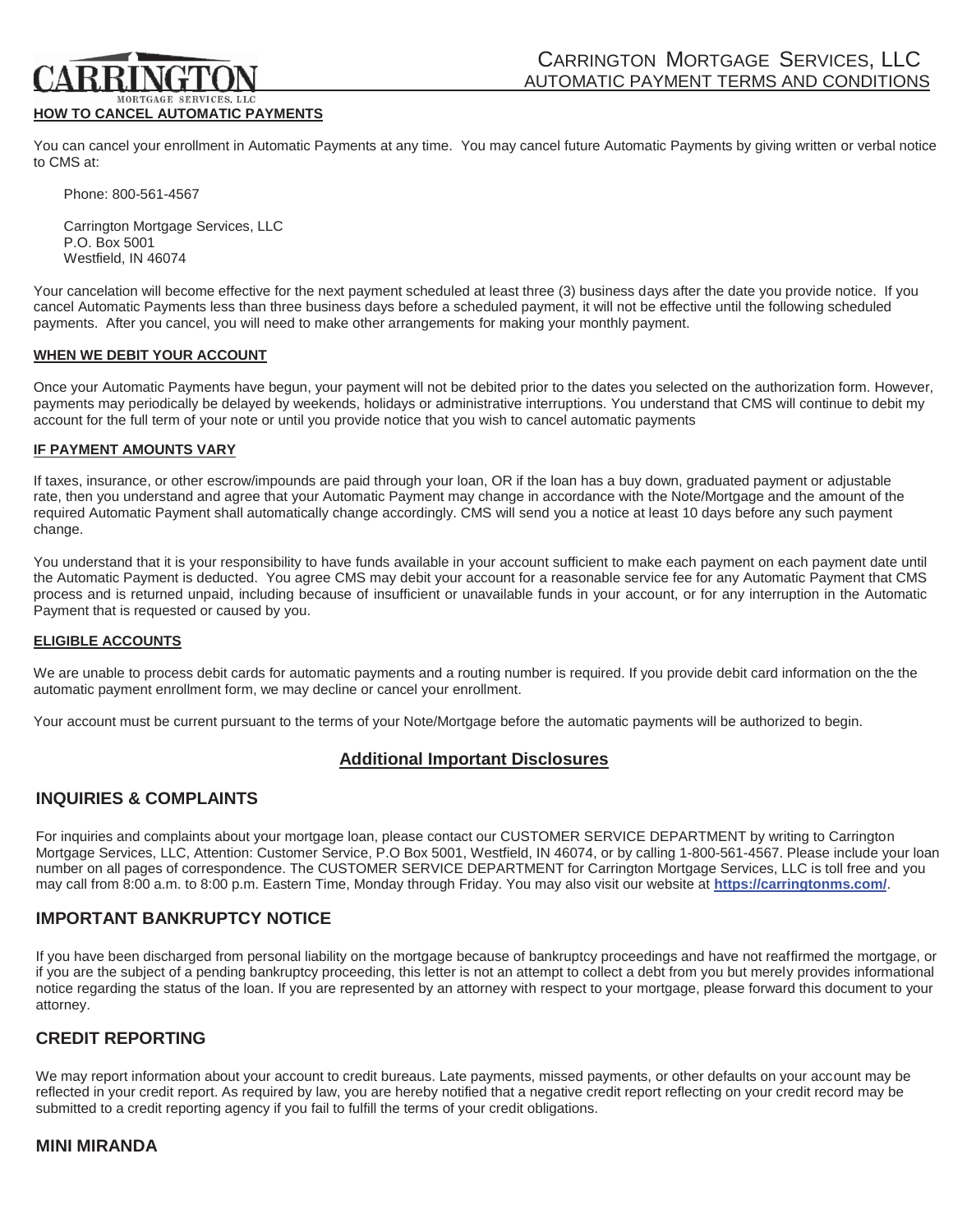This communication is from a debt collector and it is for the purpose of collecting a debt and any information obtained will be used for that purpose. This notice is required by the provisions of the Fair Debt Collection Practices Act and does not imply that we are attempting to collect money from anyone who has discharged the debt under the bankruptcy laws of the United States.

# **HUD COUNSELOR INFORMATION**

If you would like counseling or assistance, you may obtain a list of HUD-approved homeownership counselors or counseling organizations in your area by calling the HUD nationwide toll-free telephone number at (800) 569-4287 or toll-free TDD (800) 877-8339, or by going to http://www.hud.gov/offices/hsg/sfh/hcc/hcs.cfm. You can also contact the CFPB at (855) 411-2372, or by going to www.consumerfinance.gov/finda-housing-counselor.

# **EQUAL CREDIT OPPORTUNITY ACT NOTICE**

The Federal Equal Credit Opportunity Act prohibits creditors from discriminating against credit applicants on the basis of race, color, religion, national origin, sex, marital status, or age (provided the applicant has the capacity to enter into a binding contract); because all or part of the applicant's income derives from any public assistance program; or because the applicant has, in good faith, exercised any right under the Consumer Credit Protection Act. The Federal Agency that administers CMS' compliance with this law is the Federal Trade Commission, Equal Credit Opportunity, Washington, DC 20580.

### **SCRA DISCLOSURE**

**MILITARY PERSONNEL/SERVICEMEMBERS:** If you or your spouse is a member of the military, please contact us immediately. The federal Servicemembers Civil Relief Act and comparable state laws afford significant protections and benefits to eligible military service personnel, including protections from foreclosure as well as interest rate relief. For additional information and to determine eligibility please contact our Military Assistance Team toll free at 1-888-267-5474

# **NOTICES OF ERROR AND INFORMATION REQUESTS**

You have the right to request documents we relied upon in reaching our determination. You may request such documents or receive further assistance by contacting Carrington Mortgage Services, LLC at (800) 561- 4567, Monday through Friday, 8:00 a.m. to 8:00 p.m. Eastern Time or by mail at P.O. Box 5001, Westfield, IN 46074.

# **ARKANSAS**

#### **Arkansas Residents Only:**

Carrington Mortgage Services, LLC ('CMS') is licensed with the Arkansas Securities Department. You may file complaints about CMS with the Arkansas Securities Department (Department) at 201 East Markham, Heritage West Building, Suite 300, Little Rock, Arkansas 72201. You may obtain further information by calling the Department's general information number at (501) 324-9260 or toll-free, (800) 981-4429 or faxing the Department at (501) 324-9268 or visiting the Department's website at http://www.securities.arkansas.gov.

### **COLORADO:**

For Colorado Residents: 13111 E. Briarwood Ave., Suite#340 Centennial, CO 80112 (303) 708-8795

### **MASSACHUSETTS:**

#### **NOTICE OF IMPORTANT RIGHTS**

**YOU HAVE THE RIGHT TO MAKE A WRITTEN OR ORAL REQUEST THAT TELEPHONE CALLS REGARDING YOUR DEBT NOT BE MADE TO YOU AT YOUR PLACE OF EMPLOYMENT. ANY SUCH ORAL REQUEST WILL BE VALID FOR ONLY TEN DAYS UNLESS YOU PROVIDE WRITTEN CONFIRMATION OF THE REQUEST POSTMARKED OR DELIVERED WITHIN SEVEN DAYS OF SUCH REQUEST. YOU MAY TERMINATE THIS REQUEST BY WRITING TO THE CREDITOR.** 

#### **MINNESOTA:**

Carrington Mortgage Services, LLC is licensed by the Minnesota Department of Commerce.

#### **NEW YORK:**

New York City Department of Consumer Affairs License Number 1264739 This Collection agency is licensed by the City of Buffalo license numbers: 555177 & 555176 City of Yonkers Debt Collection Agency License Number: 9717

**For New York residents:** You may file complaints about CMS with the New York State Department of Financial Services. You may obtain further information from the New York State Department of Financial Services by calling the Department's Consumer Assistance Unit at 1-800-342-3736 or by visiting the Department's website at www.dfs.ny.gov. Carrington Mortgage Services, LLC is registered with the Superintendent of the New York State Department of Financial Services.